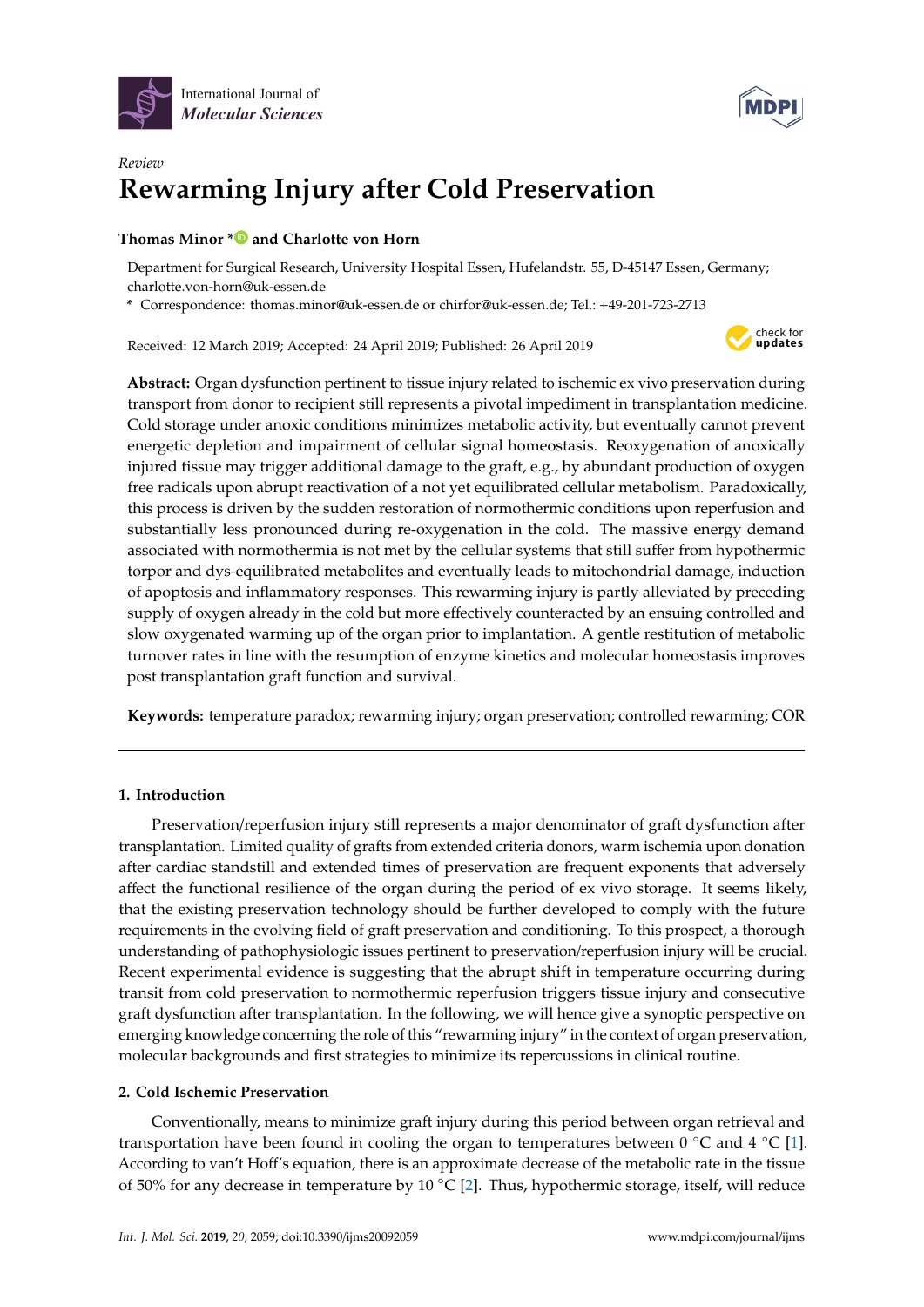cellular metabolism by little more than the factor 10. In this regard, the use of substrates that are lacking after cessation of nutritive perfusion will be economized and the shut-down of energy-requiring homeostatic processes is postponed.

However, the above mentioned metabolic retardation is a diversified effect, depending on the activation energy of individual reaction processes and whether they are enzymatic or non-enzymatic. Membrane bound chemical reactions are more affected than cytosolic ones, due to a cold induced loss of fluidity of lipid membranes that hamper conformational changes of inbound protein complexes [\[3\]](#page-6-1).

In the long run, the residual metabolism even at  $4 °C$  will suffer from the lack of oxygen [\[4\]](#page-6-2), being the first missing and by far most important substrate to fuel energy production for basic cellular needs.

Depending on the disposition of the graft and the severity of the ischemic challenge, this can eventually result in tissue injury and organ dysfunction upon reperfusion after transplantation.

However, although cellular homeostasis is progressively disturbed during cold ischemic preservation, the definitive impact on functional recovery will, for the most part, only manifest during the initial phase of reperfusion [\[5\]](#page-6-3). With respect to the clinically used time limits of hypothermic organ preservation, ischemic cellular disarrangements only trigger the ulterior tissue damage incurring upon re-introduction of oxygen after transplantation which then impairs immediate graft recovery and also affects long term outcome after transplantation.

### **3. Reoxygenation Injury**

Re-introduction of oxygen into anoxically injured tissue not only replenishes cellular energy stores and re-establishes metabolic homeostasis. At the same time, it paradoxically fuels the production of oxygen free radicals (OFR) that directly cause structural damage to tissue membranes, DNA or proteins. Additionally, oxidative stress is recognized as a trigger to apoptotic transformation and cell death  $[6]$ .

This so-called oxygen paradox [\[6\]](#page-6-4) mainly acts on three sources of OFR generation: Breakdown products like xanthine or hypoxanthine, that unnaturally accumulate during anoxic catabolism of high energy phosphates [\[7\]](#page-6-5) can be metabolized at very high rates by xanthine oxidase (XOD), a radical generating isoform of the enzyme xanthine dehydrogenase (XDH) induced during ischemia [\[8\]](#page-6-6). Another reaction that generates OFR, not requiring the conversion of XDH into XOD, is a rapid reoxidation of NADH instead of xanthine by human xanthine dehydrogenase fostered by increased levels of reduced nicotinamide adenine dinucleotide (NAD) [\[9\]](#page-6-7). However, the most critical source of OFR in ischemia reperfusion injury lies in disturbed respiratory chain reactions at the mitochondrial site [\[10\]](#page-6-8).

Anoxia leads to a large depletion in ATP and a maximal reduction of the electron carrier pool. Intermediates of the citric acid cycle accumulate, and namely succinate increases as a characteristic signature of ischemia. [\[11\]](#page-6-9). At reperfusion, succinate will serve as electron store to be rapidly re-oxidized by reverse electron transport (RET) at complex I, as forward reactions at the respiratory chain are hampered by excessive amounts of reduced coenzyme Q [\[12\]](#page-6-10). This reverse action, however, is accompanied by a substantial generation of superoxide anion radicals.

Complex I, a protein complex and part of the electron transport chain at the inner mitochondrial membrane, converts into a deactivated state during ischemia [\[13\]](#page-6-11) but gets rapidly reactivated upon reoxygenation by conformational transition and can then generate OFR through the above mentioned RET reactions. Pharmacological blocking of complex I in the deactivated state can inhibit reverse electron transfer from the reduced NADH pool downstream of complex I upon reoxygenation, although metabolic intermediates are not yet balanced and, thus, mitigate production of OFR [\[14\]](#page-6-12).

In this regard it is tempting to assume, that hypothermic conditions during reoxygenation might also exert a protective effect by slowing down the process of re-conversion of complex I into its active form.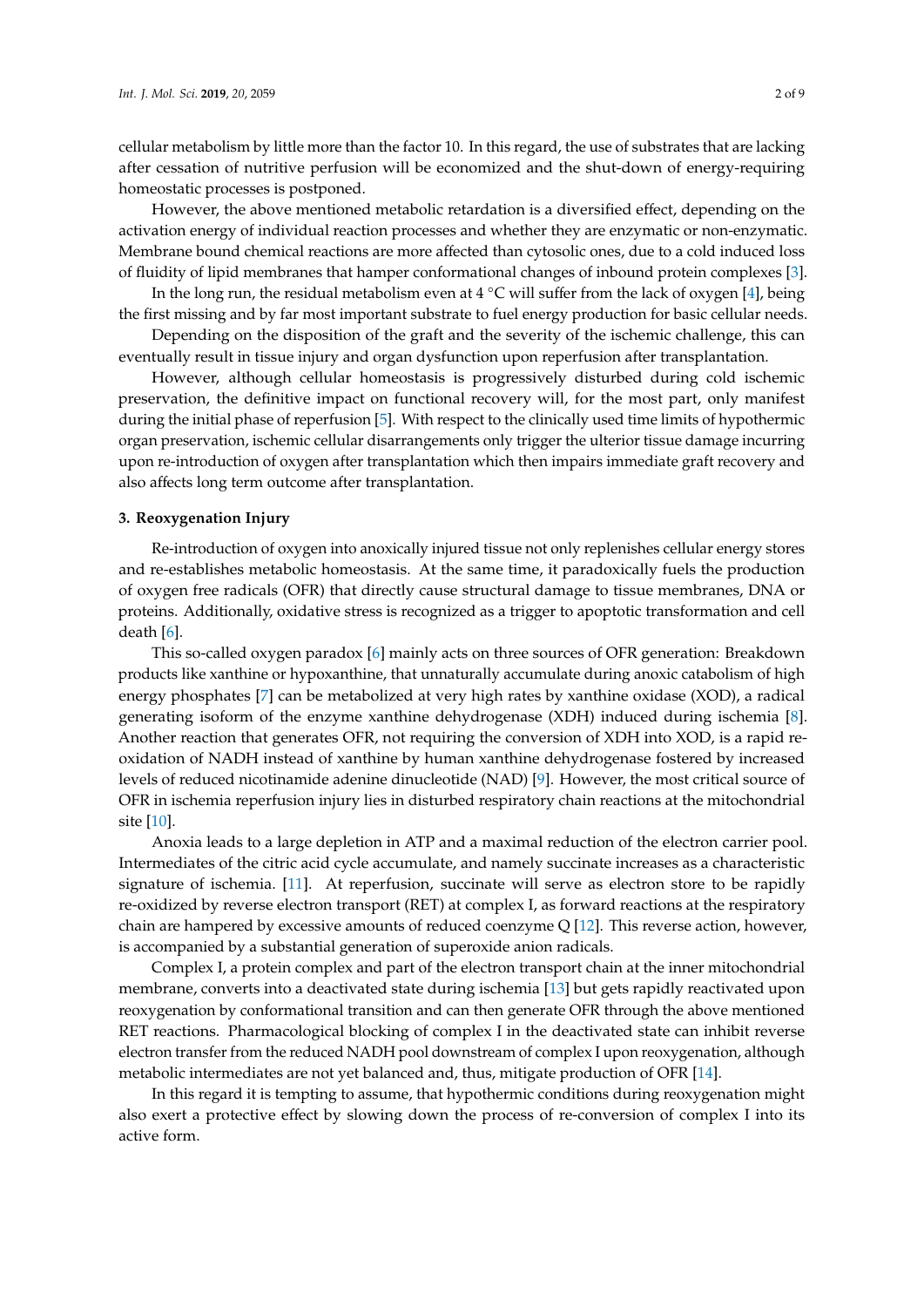Interestingly, reoxygenation in the cold can reduce OFR mediated tissue injury upon later reperfusion at normothermia [\[15](#page-6-13)[,16\]](#page-6-14) and effectively mitigate reperfusion injury after transplantation [\[17](#page-6-15)[–19\]](#page-6-16) as has been demonstrated in different animal models of liver or kidney preservation.

Moreover, experimental data in rat livers show that the temperature of oxygenated reperfusion after cold preservation is directly correlated with the amount of cell injury [\[20\]](#page-6-17). While there was virtually no enzyme leakage upon reperfusion at 4 °C, the tissue injury increased 20-fold at 20 °C and to about 50-fold upon reperfusion at 37 °C. Based on these observations, the 'oxygen paradox' pairs with a 'temperature paradox' and abrupt rewarming should be considered a genuine mechanism of tissue injury during preservation/reperfusion of organ grafts. izyme leakage upon repertusion at  $4^\circ$  C, the ussue hijury increased 20-lold a reperfusion at normothermia [15,16] and effectively mitigate reperfusion injury after transplantation

#### **4. Rewarming Injury cold preservation is directly correlated with the amount of cell injury correlated with the**

In an isolated permanently oxygenated perfused liver model, the mere rise in temperature from <sup>4</sup> °C to 37 °C entailed a significant impairment of the respiratory control ratio and a dramatic decrease in tissue ATP content [\[21\]](#page-6-18). As oxygen was abundantly present throughout the experiments, this effect must be attributed to the rise in temperature itself. **4. Rewarming Injury** 

The above mentioned temperature paradox seems to be mitigated by slowing down the process of tissue rewarming during a period of ex vivo perfusion [\[22\]](#page-6-19). In a direct comparison, gradual increase of organ temperature by controlled oxygenated rewarming (COR) during machine perfusion has shown to significantly reduce tissue injury upon warm sanguineous reperfusion when compared to a similar protocol in which machine perfusion was only executed in the cold or no machine perfusion was carried out at all. tute by controlled oxygenated tewarning (CC increase of organisation by controlled oxygenation  $\mathbf{I}$  $p_{\text{min}}$  reduce tissue in  $q_{\text{min}}$  reduce tissue in  $q_{\text{min}}$  reperfusion warm sanguineous reperfusion when when when we have  $q_{\text{min}}$  reperfusion when we have  $q_{\text{min}}$  reperfusion when we have  $q_{\text{min}}$  reperfusion w

Adapting the thermal kinetics to a slow and progressive restoration of mitochondrial energy homeostasis may help avoid transient metabolic disarrangements and injury to the cell, associated with abrupt reperfusion  $[23]$ .  $\alpha$  show and progressive restoration of  $\alpha$  slow and progressive restoration of mitochondrial energy  $\alpha$ 

<span id="page-2-0"></span>Actually, it appears that COR is, at least in part, operative to improve mitochondrial efficiency upon reperfusion as the ratio of built up ATP and the accompanying consumption of oxygen shows up to be optimized by gradual instead of abrupt rewarming (cf. Figure [1\)](#page-2-0). up to be optimized by gradual instead of abrupt rewarming (cf. Figure 1).  $\mathbf{u}$  ratio of  $\mathbf{u}$  and the accompanying consumption of  $\mathbf{u}$  and  $\mathbf{u}$  and  $\mathbf{u}$  and  $\mathbf{u}$  and  $\mathbf{u}$  and  $\mathbf{u}$  and  $\mathbf{u}$  and  $\mathbf{u}$  and  $\mathbf{u}$  and  $\mathbf{u}$  and  $\mathbf{u}$  and  $\mathbf{u}$  and  $\$ 



**Figure 1.** Efficiency of oxygen utilization as measured by tissue content of adenosine triphosphate **Figure 1.** Efficiency of oxygen utilization as measured by tissue content of adenosine triphosphate (ATP) in relation to total oxygen consumption upon isolated reperfusion after 18h of cold storage (ATP) in relation to total oxygen consumption upon isolated reperfusion after 18h of cold storage and and  $\frac{1}{20}$  of reconditioning machine perfusion; CS+HMP: oxygenated hypothermic machine perfusion; CS+HMP: o 90 of reconditioning machine perfusion; CS+HMP: oxygenated hypothermic machine perfusion; COR: controlled oxygenated rewarming prior to warm reperfusion, i.e., gradually increasing temperature over time; NMP: normothermic machine perfusion. (\* *p* < 0.05 vs other groups, Student–Newman–Keuls test).

Hypothermia is thought to result in a progressive solidification of lipid membranes and thereby disturb conformational reactivity of membrane-bound enzyme systems [\[3\]](#page-6-1). Thus, it might be conjectured that the re-establishment of proper membrane fluidity may take more time than the swift increase in metabolic activity upon immediate normothermia would allow to fulfill the urgent requirements upon warm reperfusion. In consequence, a defect membrane function hence would entail cellular dysfunction at a time when rewarming, especially after ischemic preservation dramatically increases energy demand of the tissue and the immediate 'ad hoc' functional response of mitochondria is pivotal to prevent reperfusion injury.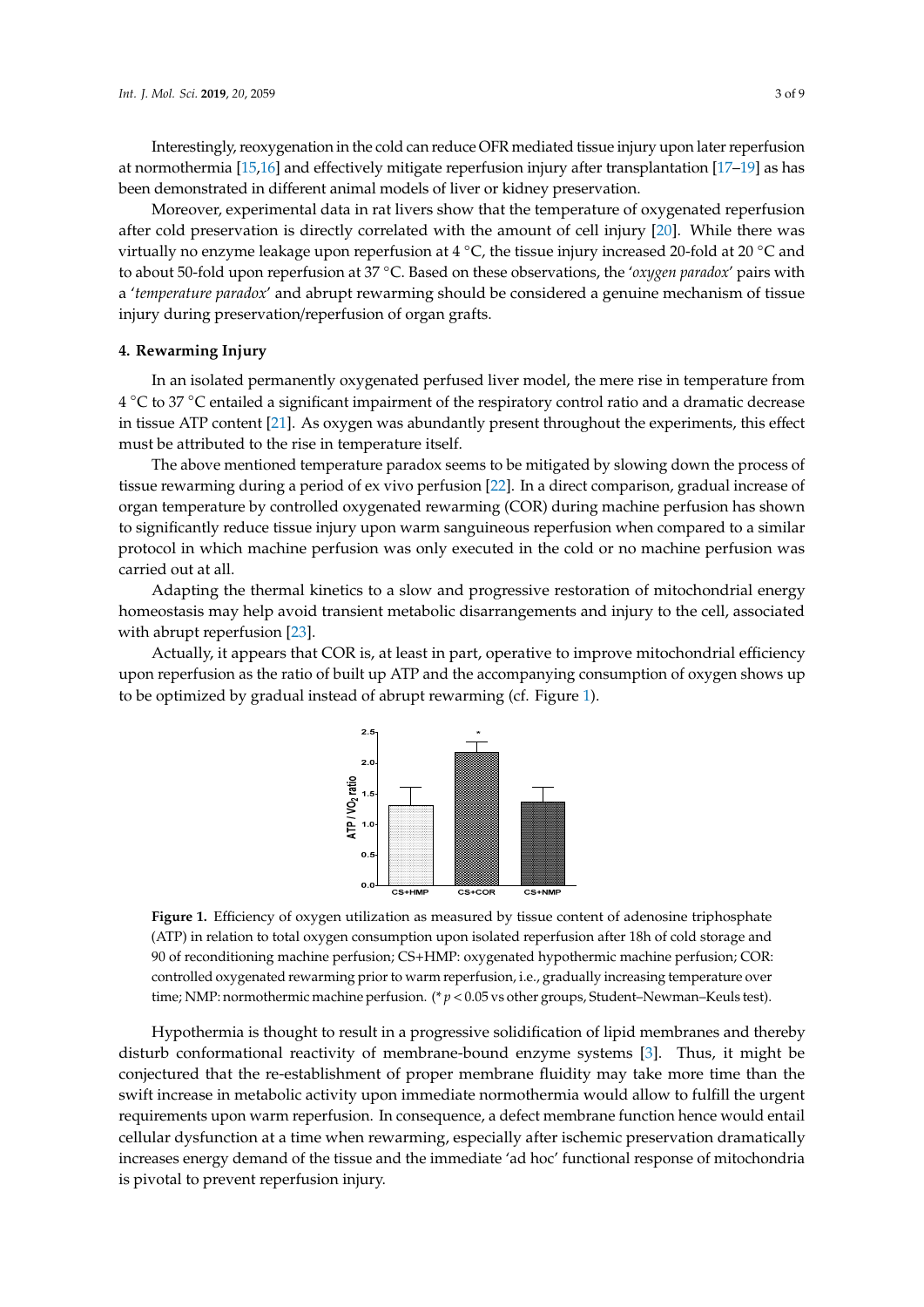Small lipid fragments, e.g., HNE (4-hydroxy-2-nonenal), that are generated via radical peroxidation of lipid membranes upon reoxygenation, were shown to induce proton leaks across the mitochondrial membrane mediated through induction of uncoupling proteins and interference with the adenine nucleotide translocase (ANT) [\[24\]](#page-6-21). Free iron that seems to be required for these reactions [\[25\]](#page-7-0), frequently becomes available during longer periods in hypothermia [\[26\]](#page-7-1).

Interestingly, a significant reduction of lipid peroxidation and accumulation of HNE upon reperfusion of kidney grafts could be obtained by the use of COR as compared with abrupt restoration of normothermia and this actually went along with a substantial normalization of the overall efficiency of oxygen utilization in the organ [\[27\]](#page-7-2). Although not directly shown on a subcellular level, this study suggested an increase in futile oxygen consumption by uncoupled mitochondria to be secondary to abrupt rewarming of cold tissue, which can be, at least in part, prevented by a gradual and adapted rise in temperature.

A central role in mitochondrial dysfunction upon ischemia reperfusion is played by the opening of the mitochondrial permeability transition pore (MPTP) [\[28\]](#page-7-3). The onset of the mitochondrial permeability transition (MPT) is fostered by mitochondrial generation of reactive oxygen species, an increase of mitochondrial free Ca2+ and the immediate restoration of cellular pH back to normal values upon reperfusion along with an increased efficiency of pH-dependent phospholipases or proteases that had been largely inactive at acidotic pH during ischemia [\[6,](#page-6-4)[29\]](#page-7-4).

The net consequences of MPT comprise mitochondrial depolarization, uncoupling of oxidative phosphorylation [\[30\]](#page-7-5) and the release of pro-apoptotic proteins from the intermembrane space, such as cytochrome c.

Free cytosolic cytochrome c in turn triggers the activation of initiator caspase 9 and induction of apoptotic cell death via caspase 3. The timing of this process has been shown to be very consistent with the act of rewarming [\[31\]](#page-7-6). In parallel, nicotinamide adenine dinucleotides (NAD) that are leaking through the open pores are thus becoming available for enzymatic hydrolysis by glycohydrolases localized outside the mitochondrial matrix space [\[28\]](#page-7-3). Moreover, under these circumstances NAD may be washed out during reperfusion and is no longer at the disposition/available for restoration of adequate amounts of energy by respiratory chain reactions.

Most, if not all, of these events are not predominantly linked to the mere re-introduction of oxygen into cold, energy depleted tissue, but unveil only upon and due to the abrupt resumption of high metabolic activity triggered by the swift change to normothermia at the time of reperfusion.

#### **5. Mitigation of Rewarming Injury**

Actually, short-term hypothermic oxygenation after the preservation period reduces functional disturbances, structural injury and whole graft dysfunction upon ulterior warm reperfusion [\[32](#page-7-7)[–34\]](#page-7-8).

Notwithstanding that, residual injury incurring upon abrupt rewarming of the graft might only be counteracted by controlling the rise in temperature using an adapted slow rewarming perfusion protocol prior to reperfusion.

Mitigation of the temperature shock by such measures indeed prevented or alleviated generation of OFR, mitochondrial loss of NAD [\[35\]](#page-7-9) and the activation of caspase 9 [\[36\]](#page-7-10).

Other preservation protocols, including continuous oxygenated hypothermic machine perfusion during the whole preservation period, came up with sensibly inferior results [\[35\]](#page-7-9), suggesting that even optimal preservation prior to reperfusion does not eliminate the susceptibility to rapid warming up from deep hypothermia. Meanwhile, several groups have confirmed positive effects of gradual warming up of organ grafts prior to warm reperfusion. In porcine liver transplantation, Matsuno et al. [\[37\]](#page-7-11) reported serum levels of transaminases when gradual rewarming perfusion was used during preservation instead of continuously hypothermic machine perfusion. Isolated rat kidneys showed less injury to renal tubular cells if gradual warming up was implemented before warm reperfusion [\[38\]](#page-7-12)

Encouraging results have also been observed in the clinical setting. Liver grafts that were offered by rescue allocation after being rejected for transplantation by other centers had been subjected to the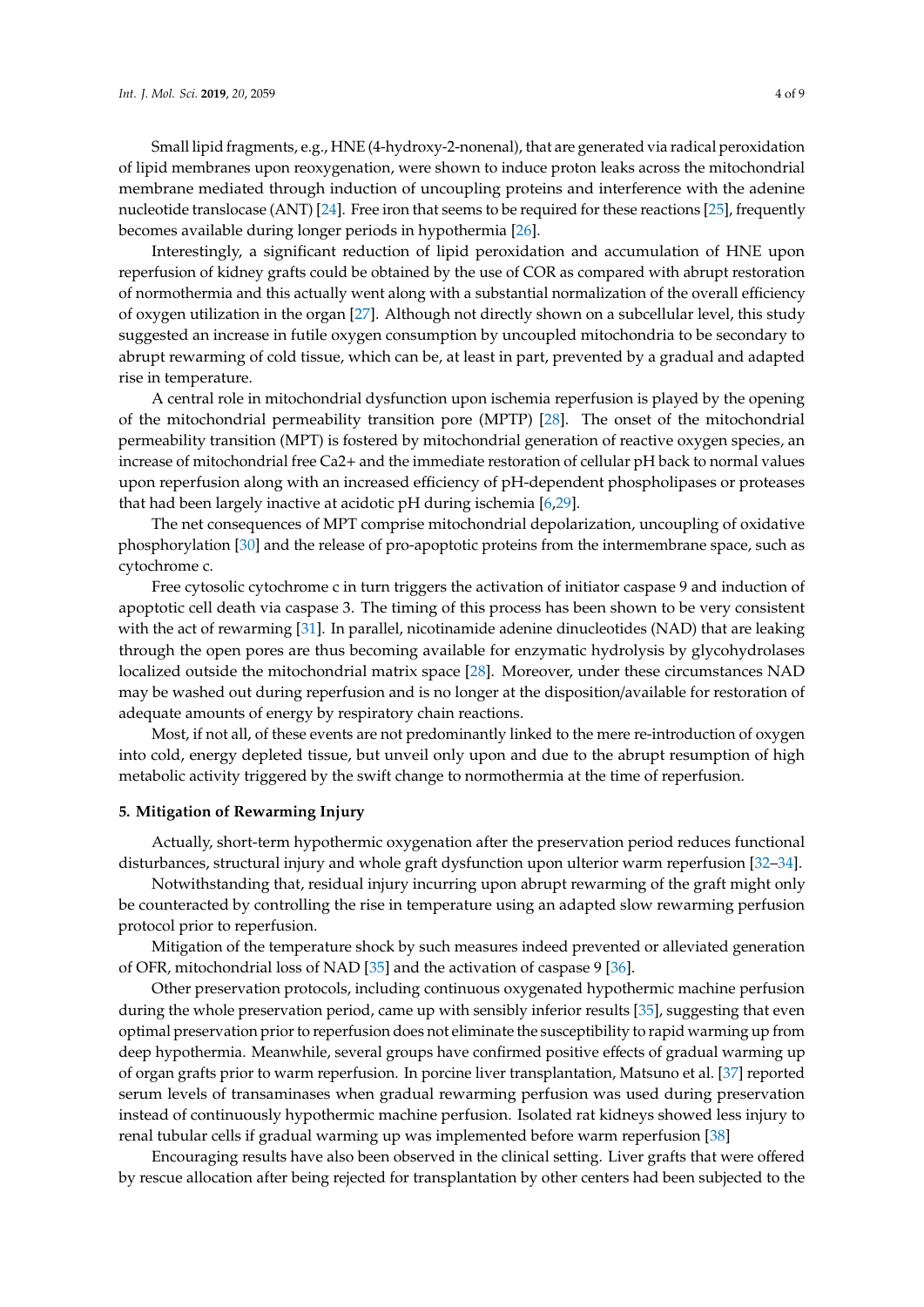COR-treatment and all of them were successfully transplanted [\[39\]](#page-7-13). The protocol is now under way to be further evaluated in a randomized controlled trial (CORNET-study ISRCTN94691167).

In a similar approach, de Vries and coworkers have taken human discard livers donated after cardiac arrest of the donor and put them on a machine perfusion apparatus for sequential cold and warm perfusion, using a period of controlled oxygenated rewarming between cold and warm perfusion [\[40\]](#page-7-14). Based on specific parameters observed during isolated perfusion, five out of seven livers were then judged of adequate viability and three-month graft survival after transplantation was 100%. Earlier experiments on controlled rewarming have been carried out using conventional cold preservation solution as a perfusate for the temperature regulated machine perfusion. Since these media are not conceived for the use at elevated temperatures, the rewarming process had been limited to mid-thermal temperatures [\[22\]](#page-6-19) for not taking the risk of treating the graft at normothermia with inadequate media. The question, if an extension of the rewarming protocol to temperatures at normothermia might enhance the protective potential of the method has later been addressed using a serum-like perfusion solution (Aqix RS I™), the buffering capacities of which allowed for a stable pH over the whole temperature range from hypo- to normothermia [\[41\]](#page-7-15).

In a direct comparison, using the same solution for controlled rewarming perfusion up to 20 ◦C or up to 35 ◦C, no additive protection could be evidenced for the latter. The critical range for the temperature paradox to occur thus seems to be between 4 ◦C and 20 ◦C. Hence, the adapted thermal control seems basically needed during the hypo- and mid-thermic range while above 20 ◦C further warming up appears to be relatively well tolerated by the graft.

Supportive data for this conclusion come from experiments in isolated rat hepatocytes. Longer periods of incubation at temperatures between 4 ◦C and 16 ◦C actually elicited a significant rewarming injury upon abrupt return of the incubation temperature to normothermia while virtually no such reaction was triggered after incubation at temperatures above 16  $°C$  [\[26\]](#page-7-1).

Nonetheless, the enhanced rewarming protocol might be of clinical interest for pre-transplant evaluation and viability assessment of organ grafts. The physiologic temperature conjecturally represents a more appropriate condition for assessing functional status of marginal organ grafts [\[41\]](#page-7-15) and does probably also increase the efficiency of additional pharmacotherapy, e.g., immunomodulation, genetic therapy or measures to improve regeneration, all of which will become interesting goals in the future [\[42\]](#page-7-16).

Another even more radical approach to avoid the rewarming injury upon transplantation has been pioneered by the Oxford group, who has established a complete preservation method by continuous up-front normothermic machine perfusion (NMP) [\[43](#page-8-0)[,44\]](#page-8-1). The superiority of NMP over conventional cold storage has been documented in several experimental studies and recently been clinically confirmed in a large randomized controlled trial [\[45\]](#page-8-2). NMP maintains a fully functioning state of the organ during the whole ex vivo period and thus precludes longer periods at hypothermia as well as the associated cold induced tissue alterations.

Besides a global reduction of structural and functional impairments of graft upon reperfusion, experimental data disclosed a significant reduction of mitochondrial loss of cytochrome c along with a net reduction of apoptotic transformation [\[46\]](#page-8-3). This mechanistic observation is well in line with the avoidance of the above described disarrangements attributed to the rewarming injury.

Additionally, a mitigation of pro-inflammatory reactions upon reperfusion has been described after organ preservation with NMP comprising a reduction of free radical mediated lipid peroxidation, and lower levels of IL6 and danger associated molecular patterns (DAMPS) at the time of reperfusion [\[47\]](#page-8-4).

It is of interest, that this dampening of innate immune reaction and inflammatory response after NMP occurred to about the same extent (about 50%) than it had been described after COR which was also operative in reducing TNF [\[22,](#page-6-19)[48\]](#page-8-5), HMGB1 and the extracellular matrix protein tenascin C [\[49\]](#page-8-6) to approximately half of the values observed after static cold storage alone.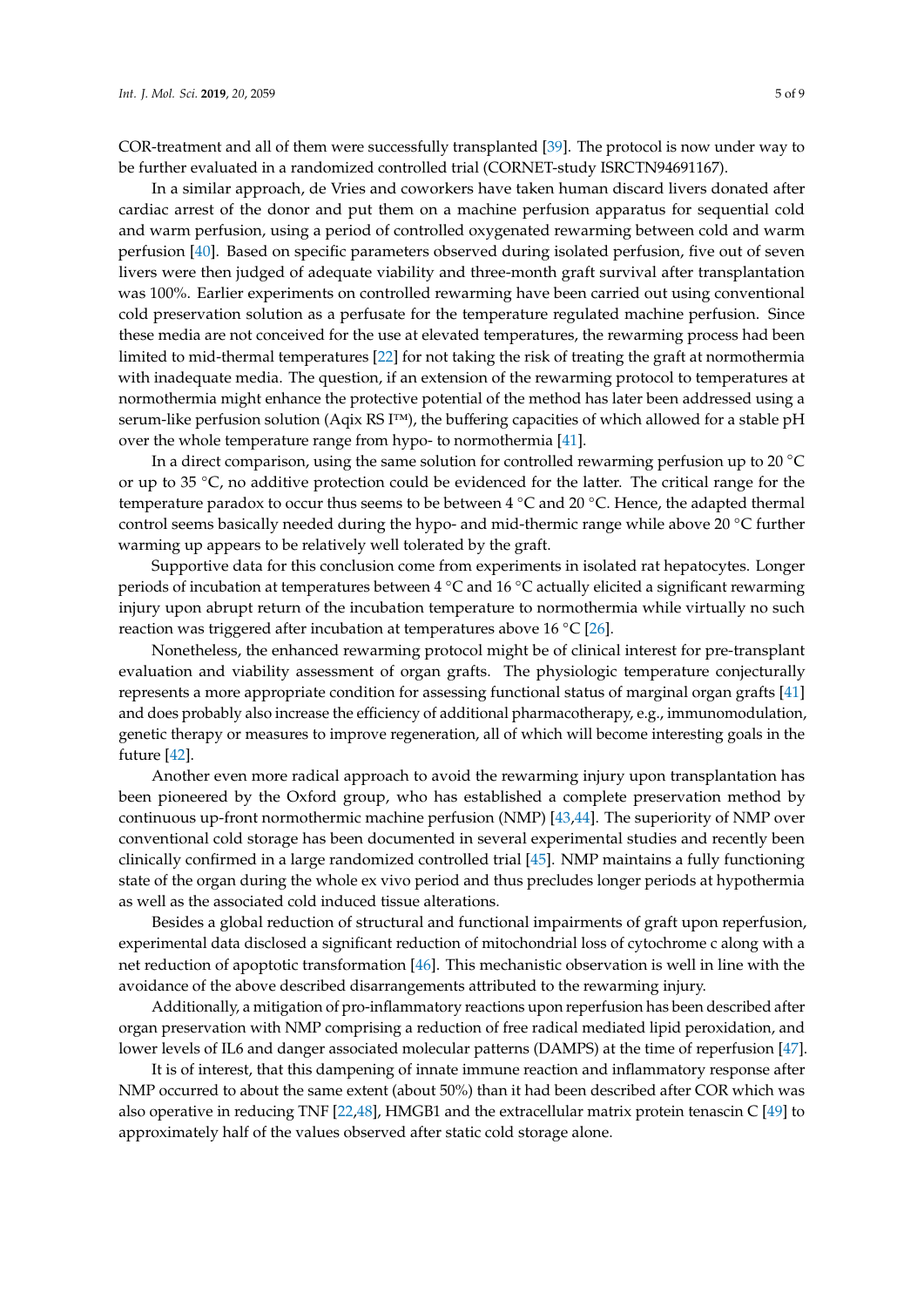However, a direct comparison of NMP and COR is still missing and will surely come up with valuable insights into the respective efficiency to reduce preservation and/or rewarming injury to transplanted organ grafts.

Since NMP is only fully operative, when effectuated from retrieval to implantation [\[36,](#page-7-10)[50\]](#page-8-7), the method requires trafficking of sophisticated machine devices for NMP to the place of organ retrieval and the necessary surveillance during transport to the recipient further add to complicate the traditional logistics for organ retrieval and transportation.

Similar considerations apply to the recent technique of subnormothermic oxygenated machine preservation [\[51](#page-8-8)[,52\]](#page-8-9). While also preventing notable periods of hypothermia and, thus, presumably precluding major risk of rewarming injury, continuous subnormothermic perfusion still requires attendance during transport of the organ and involves circumstantial effort.

By contrast, the controlled use of machine assisted oxygenated warming up in an 'in house' condition at the implantation clinic has a much smaller footprint on organ retrieval logistics and furthermore minimizes the risk of organ loss due to malfunction during transport.

#### **6. Conclusions**

For a better understanding of tissue injury during and after organ preservation it is important to acknowledge the difference between reoxygenation injury as known from warm ischemic pathologies in vivo and the more complex situation upon ex vivo organ preservation in transplantation medicine.

In the latter, the protective effect of reducing cell metabolism during ischemia by cooling is linked to the fact that a large temperature step is to be made at the time of reperfusion. This potentially dissociates two distinct phenomena, i.e., an oxygen paradox on one hand and a temperature paradox on the other. Thus it opens the possibility to introduce oxygen while hypothermic suppression of metabolic turnover minimizes re-oxygenation injury. However, then full metabolism only recovers if, in a second step, normothermic conditions are re-established in the tissue.

Gentle adaptation of this rewarming process to most carefully meet the respective homeostatic requirements during the thermal transition phase will be chance and challenge of the future.

**Author Contributions:** T.M. and C.v.H. contributed in conceptualization, writing, and reviewing of the final manuscript.

**Funding:** This research received no external funding

**Acknowledgments:** The authors gratefully acknowledge the valuable help of Melanie Grawe in language editing and proofreading of the manuscript.

**Conflicts of Interest:** The authors declare no conflict of interest.

## **Abbreviations**

| Adenosine nucleotide transporter      |
|---------------------------------------|
| Adenosine triphosphate                |
| Controlled oxygenated rewarming       |
| Mitochondrial permeability transition |
| Nicotineamide dinucleotide            |
| Normothermic machine perfusion        |
| Oxygen free radicals                  |
| 4-Hydroxy-2-nonenal                   |
| Reverse electron transport            |
| Xanthine dehydrogenase                |
| Xanthine oxidase                      |
|                                       |

#### **References**

<span id="page-5-0"></span>1. Belzer, F.O.; Southard, J.H. Principles of solid-organ preservation by cold storage. *Transplantation* **1988**, *45*, 673–676. [\[CrossRef\]](http://dx.doi.org/10.1097/00007890-198804000-00001) [\[PubMed\]](http://www.ncbi.nlm.nih.gov/pubmed/3282347)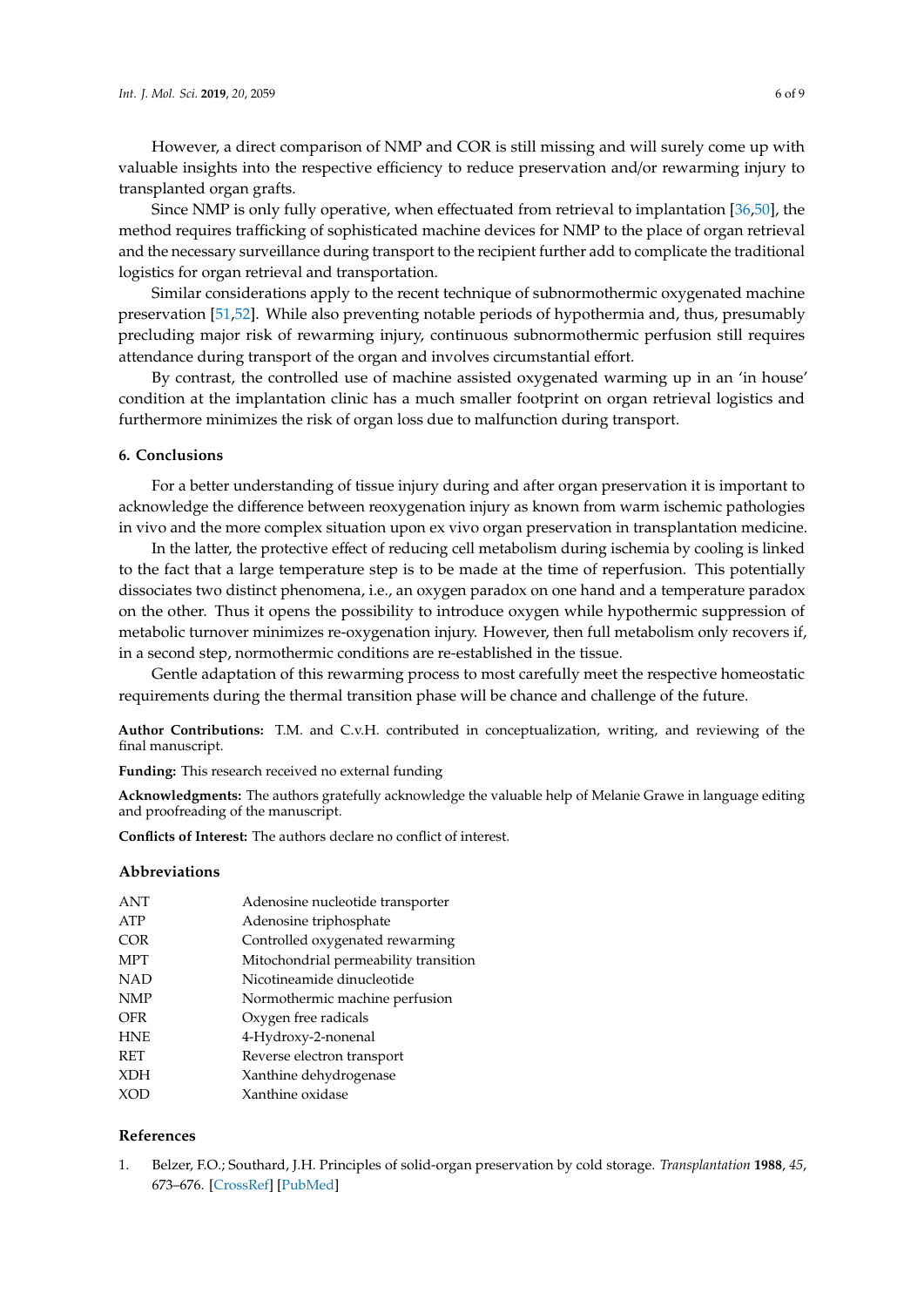- <span id="page-6-0"></span>2. van't Hoff, M.J.H. *Etudes Sur La Dynamique Chimique*; Müller & Co: Amsterdam, The Netherlands, 1884.
- <span id="page-6-1"></span>3. Hearse, D.J.; Braimbridge, M.V.; Jynge, P. Hypothermia. In *Protection of the Ischemic Myocardium*; Raven Press: New York, NY, USA, 1981; pp. 167–208.
- <span id="page-6-2"></span>4. Pegg, D.E.; Foreman, J.; Hunt, C.J.; Diaper, M.P. The mechanism of action of retrograde oxygen persufflation in renal preservation. *Transplantation* **1989**, *48*, 210–217. [\[CrossRef\]](http://dx.doi.org/10.1097/00007890-198908000-00006)
- <span id="page-6-3"></span>5. Hoffmann, T.; Minor, T. New strategies and concepts in organ preservation. *Eur. Surg. Res.* **2015**, *54*, 114–126. [\[CrossRef\]](http://dx.doi.org/10.1159/000369455)
- <span id="page-6-4"></span>6. Kalogeris, T.; Baines, C.P.; Krenz, M.; Korthuis, R.J. Ischemia/reperfusion. *Compr. Physiol.* **2016**, *7*, 113–170. [\[PubMed\]](http://www.ncbi.nlm.nih.gov/pubmed/28135002)
- <span id="page-6-5"></span>7. Minor, T.; Isselhard, W. Synthesis of high energy phosphates during cold ischemic rat liver preservation with gaseous oxygen insufflation. *Transplantation* **1996**, *61*, 20–22. [\[CrossRef\]](http://dx.doi.org/10.1097/00007890-199601150-00005) [\[PubMed\]](http://www.ncbi.nlm.nih.gov/pubmed/8560566)
- <span id="page-6-6"></span>8. McCord, J.M. Oxygen-derived free radicals in postischemic tissue injury. *N. Engl. J. Med.* **1985**, *312*, 159–163. [\[PubMed\]](http://www.ncbi.nlm.nih.gov/pubmed/2981404)
- <span id="page-6-7"></span>9. Harrison, R. Human xanthine oxidoreductase: In search of a function. *Biochem. Soc. Trans.* **1997**, *25*, 786–791. [\[CrossRef\]](http://dx.doi.org/10.1042/bst0250786)
- <span id="page-6-8"></span>10. Chouchani, E.T.; Pell, V.R.; James, A.M.; Work, L.M.; Saeb-Parsy, K.; Frezza, C.; Krieg, T.; Murphy, M.P. A unifying mechanism for mitochondrial superoxide production during ischemia-reperfusion injury. *Cell Metab.* **2016**, *23*, 254–263. [\[CrossRef\]](http://dx.doi.org/10.1016/j.cmet.2015.12.009)
- <span id="page-6-9"></span>11. Chouchani, E.T.; Pell, V.R.; Gaude, E.; Aksentijevic, D.; Sundier, S.Y.; Robb, E.L.; Logan, A.; Nadtochiy, S.M.; Ord, E.N.; Smith, A.C.; et al. Ischaemic accumulation of succinate controls reperfusion injury through mitochondrial ros. *Nature* **2014**, *515*, 431–435. [\[CrossRef\]](http://dx.doi.org/10.1038/nature13909)
- <span id="page-6-10"></span>12. Pell, V.R.; Chouchani, E.T.; Murphy, M.P.; Brookes, P.S.; Krieg, T. Moving forwards by blocking back-flow: The yin and yang of mi therapy. *Circ. Res.* **2016**, *118*, 898–906. [\[CrossRef\]](http://dx.doi.org/10.1161/CIRCRESAHA.115.306569)
- <span id="page-6-11"></span>13. Gorenkova, N.; Robinson, E.; Grieve, D.J.; Galkin, A. Conformational change of mitochondrial complex i increases ros sensitivity during ischemia. *Antioxid Redox Signal.* **2013**, *19*, 1459–1468. [\[CrossRef\]](http://dx.doi.org/10.1089/ars.2012.4698)
- <span id="page-6-12"></span>14. Drose, S.; Stepanova, A.; Galkin, A. Ischemic a/d transition of mitochondrial complex i and its role in ros generation. *Biochim. Biophys Acta* **2016**, *1857*, 946–957. [\[CrossRef\]](http://dx.doi.org/10.1016/j.bbabio.2015.12.013)
- <span id="page-6-13"></span>15. Minor, T.; Stegemann, J.; Hirner, A.; Koetting, M. Impaired autophagic clearance after cold preservation of fatty livers correlates with tissue necrosis upon reperfusion and is reversed by hypothermic reconditioning. *Liver Transpl.* **2009**, *15*, 798–805. [\[CrossRef\]](http://dx.doi.org/10.1002/lt.21751)
- <span id="page-6-14"></span>16. Dutkowski, P.; Graf, R.; Clavien, P.A. Rescue of the cold preserved rat liver by hypothermic oxygenated machine perfusion. *Am. J. Transpl.* **2006**, *6*, 903–912. [\[CrossRef\]](http://dx.doi.org/10.1111/j.1600-6143.2006.01264.x)
- <span id="page-6-15"></span>17. Gallinat, A.; Treckmann, J.; Luer, B.; Efferz, P.; Paul, A.; Minor, T. Preservation of porcine kidneys by sequential cold storage and brief hypothermic perfusion is equally effective as long term machine perfusion. *Langenbeck's Arch. Surg.* **2011**, *365*.
- 18. Dutkowski, P.; Furrer, K.; Tian, Y.; Graf, R.; Clavien, P.A. Novel short-term hypothermic oxygenated perfusion (hope) system prevents injury in rat liver graft from non-heart beating donor. *Ann. Surg.* **2006**, *244*, 968–976. [\[CrossRef\]](http://dx.doi.org/10.1097/01.sla.0000247056.85590.6b)
- <span id="page-6-16"></span>19. Minor, T.; Koetting, M.; Koetting, M.; Kaiser, G.; Efferz, P.; Luer, B.; Paul, A. Hypothermic reconditioning by gaseous oxygen improves survival after liver transplantation in the pig. *Am. J. Transpl.* **2011**, *11*, 2627–2634. [\[CrossRef\]](http://dx.doi.org/10.1111/j.1600-6143.2011.03731.x)
- <span id="page-6-17"></span>20. Minor, T.; von Horn, C.; Paul, A. Role of temperature in reconditioning and evaluation of cold preserved kidney and liver grafts. *Curr. Opin. Organ. Transpl.* **2017**, *22*, 267–273. [\[CrossRef\]](http://dx.doi.org/10.1097/MOT.0000000000000402)
- <span id="page-6-18"></span>21. Leducq, N.; Delmas-Beauvieux, M.C.; Bourdel-Marchasson, I.; Dufour, S.; Gallis, J.L.; Canioni, P.; Diolez, P. Mitochondrial permeability transition during hypothermic to normothermic reperfusion in rat liver demonstrated by the protective effect of cyclosporin a. *Biochem. J.* **1998**, *336*, 501–506. [\[CrossRef\]](http://dx.doi.org/10.1042/bj3360501)
- <span id="page-6-19"></span>22. Minor, T.; Efferz, P.; Fox, M.; Wohlschlaeger, J.; Luer, B. Controlled oxygenated rewarming of cold stored liver grafts by thermally graduated machine perfusion prior to reperfusion. *Am. J. Transpl.* **2013**, *13*, 1450–1460. [\[CrossRef\]](http://dx.doi.org/10.1111/ajt.12235)
- <span id="page-6-20"></span>23. Leuvenink, H.G. Warming-up, not only essential for athletes? *Transplantation* **2015**. [\[CrossRef\]](http://dx.doi.org/10.1097/TP.0000000000000952) [\[PubMed\]](http://www.ncbi.nlm.nih.gov/pubmed/26479284)
- <span id="page-6-21"></span>24. Echtay, K.S.; Esteves, T.C.; Pakay, J.L.; Jekabsons, M.B.; Lambert, A.J.; Portero-Otin, M.; Pamplona, R.; Vidal-Puig, A.J.; Wang, S.; Roebuck, S.J.; et al. A signalling role for 4-hydroxy-2-nonenal in regulation of mitochondrial uncoupling. *EMBO J.* **2003**, *22*, 4103–4110. [\[CrossRef\]](http://dx.doi.org/10.1093/emboj/cdg412) [\[PubMed\]](http://www.ncbi.nlm.nih.gov/pubmed/12912909)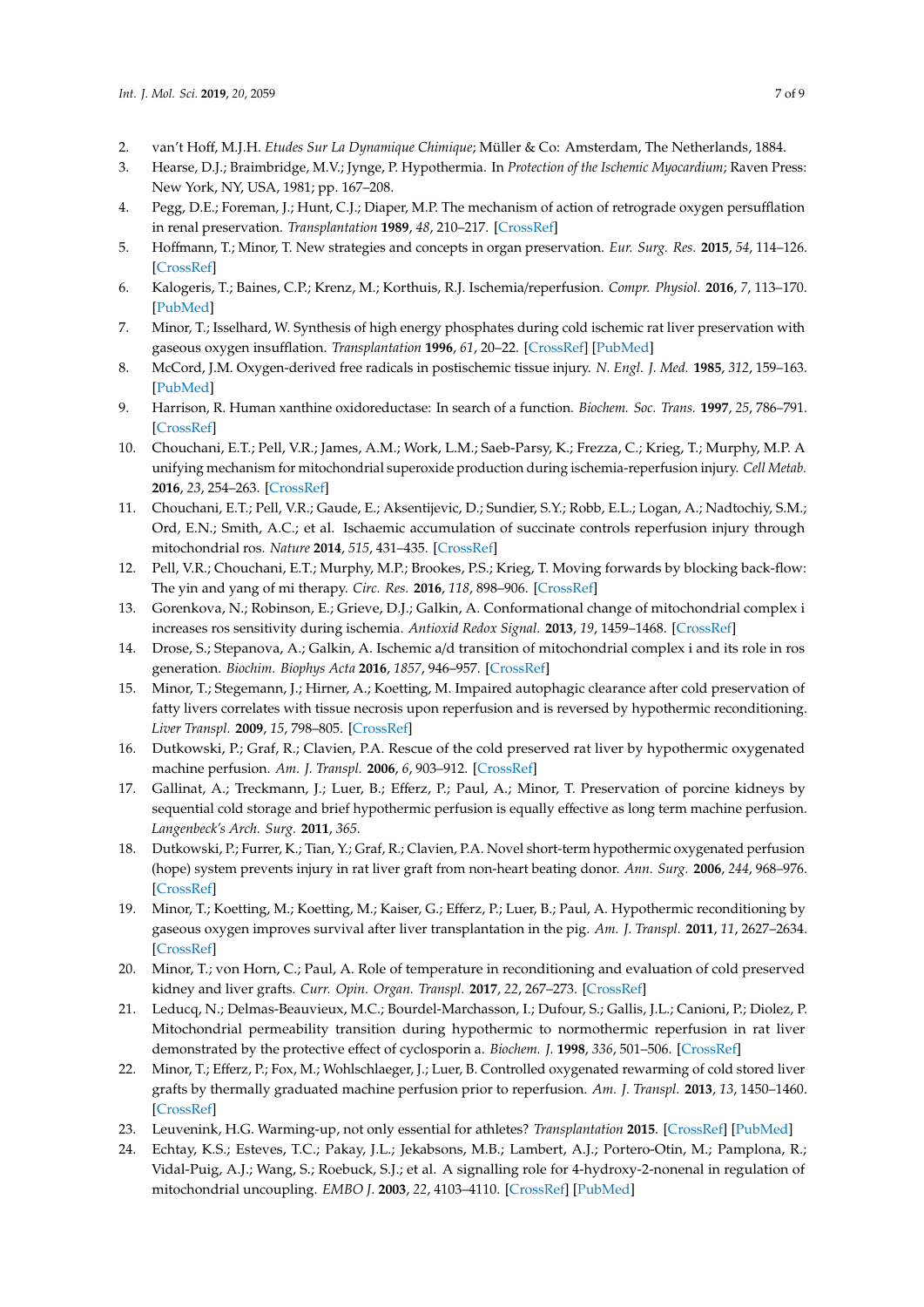- <span id="page-7-0"></span>25. Murphy, M.P.; Echtay, K.S.; Blaikie, F.H.; Asin-Cayuela, J.; Cocheme, H.M.; Green, K.; Buckingham, J.A.; Taylor, E.R.; Hurrell, F.; Hughes, G.; et al. Superoxide activates uncoupling proteins by generating carbon-centered radicals and initiating lipid peroxidation: Studies using a mitochondria-targeted spin trap derived from alpha-phenyl-n-tert-butylnitrone. *J. Biol. Chem.* **2003**, *278*, 48534–48545. [\[CrossRef\]](http://dx.doi.org/10.1074/jbc.M308529200)
- <span id="page-7-1"></span>26. Rauen, U.; Kerkweg, U.; de Groot, H. Iron-dependent vs. Iron-independent cold-induced injury to cultured rat hepatocytes: A comparative study in physiological media and organ preservation solutions. *Cryobiology* **2007**, *54*, 77–86. [\[CrossRef\]](http://dx.doi.org/10.1016/j.cryobiol.2006.11.008)
- <span id="page-7-2"></span>27. von Horn, C.; Minor, T. Improved approach for normothermic machine perfusion of cold stored kidney grafts. *Am. J. Transl. Res.* **2018**, *10*, 1921–1929. [\[PubMed\]](http://www.ncbi.nlm.nih.gov/pubmed/30018731)
- <span id="page-7-3"></span>28. Di Lisa, F.; Menabo, R.; Canton, M.; Barile, M.; Bernardi, P. Opening of the mitochondrial permeability transition pore causes depletion of mitochondrial and cytosolic nad+ and is a causative event in the death of myocytes in postischemic reperfusion of the heart. *J. Biol. Chem.* **2001**, *276*, 2571–2575. [\[CrossRef\]](http://dx.doi.org/10.1074/jbc.M006825200)
- <span id="page-7-4"></span>29. Currin, R.T.; Caldwellkenkel, J.C.; Lichtman, S.N.; Bachmann, S.; Takei, Y.; Kawano, S.; Thurman, R.G.; Lemasters, J.J. Protection by carolina rinse solution, acidotic ph, and glycine against lethal reperfusion injury to sinusoidal endothelial cells of rat livers stored for transplantation. *Transplantation* **1996**, *62*, 1549–1558. [\[CrossRef\]](http://dx.doi.org/10.1097/00007890-199612150-00004)
- <span id="page-7-5"></span>30. Pediaditakis, P.; Kim, J.S.; He, L.; Zhang, X.; Graves, L.M.; Lemasters, J.J. Inhibition of the mitochondrial permeability transition by protein kinase a in rat liver mitochondria and hepatocytes. *Biochem. J.* **2010**, *431*, 411–421. [\[CrossRef\]](http://dx.doi.org/10.1042/BJ20091741)
- <span id="page-7-6"></span>31. Salahudeen, A.K.; Huang, H.; Joshi, M.; Moore, N.A.; Jenkins, J.K. Involvement of the mitochondrial pathway in cold storage and rewarming-associated apoptosis of human renal proximal tubular cells. *Am. J. Transpl.* **2003**, *3*, 273–280. [\[CrossRef\]](http://dx.doi.org/10.1034/j.1600-6143.2003.00042.x)
- <span id="page-7-7"></span>32. Minor, T.; Akbar, S.; Tolba, R.; Dombrowski, F. Cold preservation of fatty liver grafts: Prevention of functional and ultrastructural impairments by venous oxygen persufflation. *J. Hepatol.* **2000**, *32*, 105–111. [\[CrossRef\]](http://dx.doi.org/10.1016/S0168-8278(00)80196-8)
- 33. Kron, P.; Schlegel, A.; de Rougemont, O.; Oberkofler, C.E.; Clavien, P.A.; Dutkowski, P. Short, cool, and well oxygenated—hope for kidney transplantation in a rodent model. *Ann. Surg.* **2016**, *264*, 815–822. [\[CrossRef\]](http://dx.doi.org/10.1097/SLA.0000000000001766)
- <span id="page-7-8"></span>34. Dutkowski, P.; Polak, W.G.; Muiesan, P.; Schlegel, A.; Verhoeven, C.J.; Scalera, I.; DeOliveira, M.L.; Kron, P.; Clavien, P.-A. First comparison of hypothermic oxygenated perfusion versus static cold storage of human donation after cardiac death liver transplants: An international-matched case analysis. *Ann. Surg.* **2015**, *262*, 764–771. [\[CrossRef\]](http://dx.doi.org/10.1097/SLA.0000000000001473)
- <span id="page-7-9"></span>35. Schopp, I.; Reissberg, E.; Luer, B.; Efferz, P.; Minor, T. Controlled rewarming after hypothermia: Adding a new principle to renal preservation. *Clin. Transl. Sci.* **2015**, *8*, 475–478. [\[CrossRef\]](http://dx.doi.org/10.1111/cts.12295)
- <span id="page-7-10"></span>36. Hoyer, D.P.; Paul, A.; Luer, S.; Reis, H.; Efferz, P.; Minor, T. End-ischemic reconditioning of liver allografts: Controlling the rewarming. *Liver Transpl.* **2016**, *22*, 1223–1230. [\[CrossRef\]](http://dx.doi.org/10.1002/lt.24515)
- <span id="page-7-11"></span>37. Matsuno, N.; Obara, H.; Watanabe, R.; Iwata, S.; Kono, S.; Fujiyama, M.; Hirano, T.; Kanazawa, H.; Enosawa, S. Rewarming preservation by organ perfusion system for donation after cardiac death liver grafts in pigs. *Transpl. Proc.* **2014**, *46*, 1095–1098. [\[CrossRef\]](http://dx.doi.org/10.1016/j.transproceed.2013.12.035)
- <span id="page-7-12"></span>38. Mahboub, P.; Ottens, P.; Seelen, M.; t Hart, N.; Van Goor, H.; Ploeg, R.; Martins, P.N.; Leuvenink, H. Gradual rewarming with gradual increase in pressure during machine perfusion after cold static preservation reduces kidney ischemia reperfusion injury. *PLoS ONE* **2015**, *10*, e0143859. [\[CrossRef\]](http://dx.doi.org/10.1371/journal.pone.0143859)
- <span id="page-7-13"></span>39. Hoyer, D.P.; Mathe, Z.; Gallinat, A.; Canbay, A.C.; Treckmann, J.W.; Rauen, U.; Paul, A.; Minor, T. Controlled oxygenated rewarming of cold stored livers prior to transplantation: First clinical application of a new concept. *Transplantation* **2016**, *100*, 147–152. [\[CrossRef\]](http://dx.doi.org/10.1097/TP.0000000000000915)
- <span id="page-7-14"></span>40. de Vries, Y.; Matton, A.P.M.; Nijsten, M.W.N.; Werner, M.J.M.; van den Berg, A.P.; de Boer, M.T.; Buis, C.I.; Fujiyoshi, M.; de Kleine, R.H.J.; van Leeuwen, O.B.; et al. Pretransplant sequential hypo- and normothermic machine perfusion of suboptimal livers donated after circulatory death using a hemoglobin-based oxygen carrier perfusion solution. *Am. J. Transpl.* **2018**. [\[CrossRef\]](http://dx.doi.org/10.1111/ajt.15228)
- <span id="page-7-15"></span>41. von Horn, C.; Baba, H.A.; Hannaert, P.; Hauet, T.; Leuvenink, H.; Paul, A.; Minor, T.; Partners, C.c. Controlled oxygenated rewarming up to normothermia for pretransplant reconditioning of liver grafts. *Clin. Transpl.* **2017**, *31*, e13101. [\[CrossRef\]](http://dx.doi.org/10.1111/ctr.13101)
- <span id="page-7-16"></span>42. Hosgood, S.A.; van Heurn, E.; Nicholson, M.L. Normothermic machine perfusion of the kidney: Better conditioning and repair? *Transpl. Int.* **2015**, *28*, 657–664. [\[CrossRef\]](http://dx.doi.org/10.1111/tri.12319)